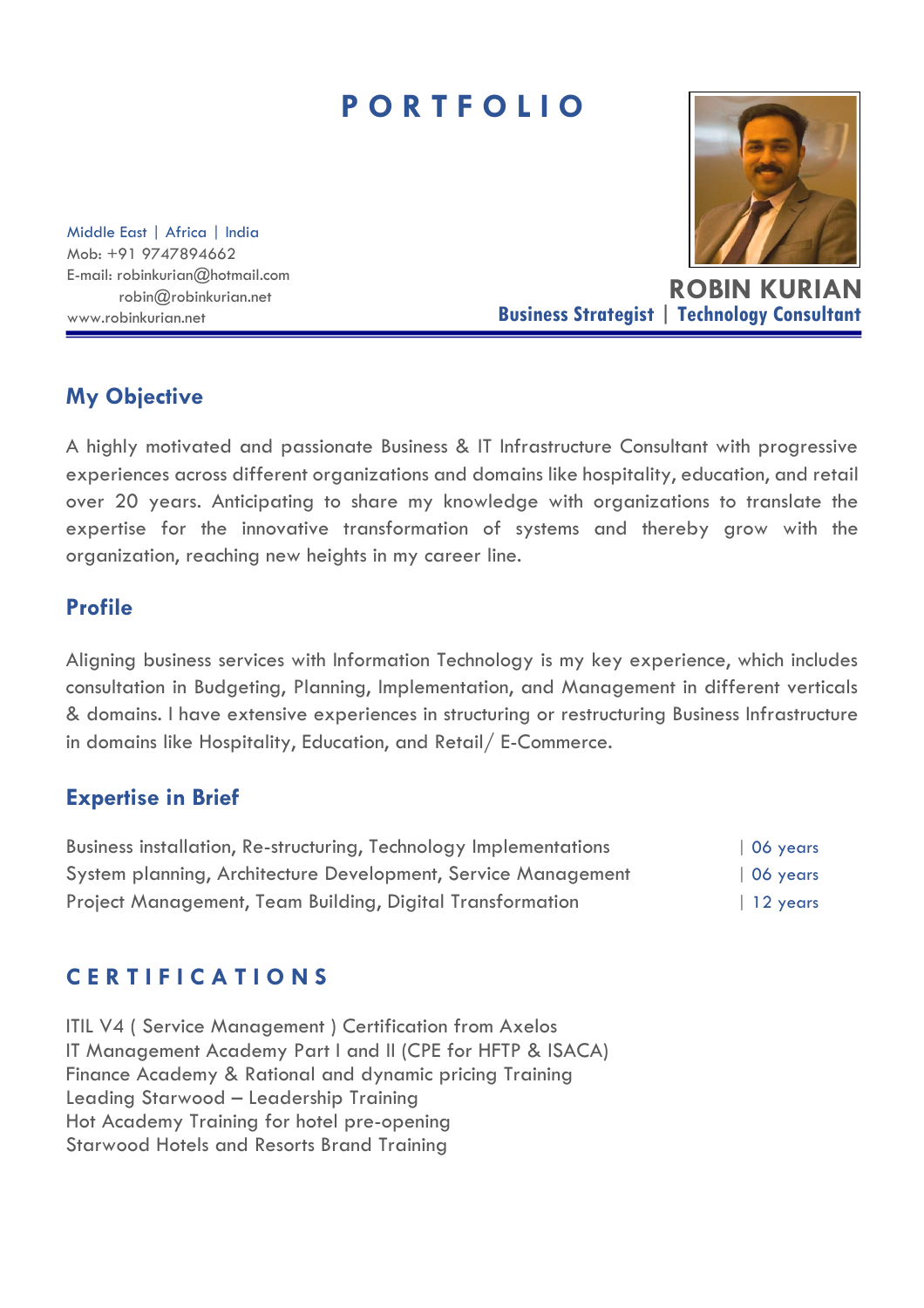# **A C C O M P L I S H M E N T S**

#### Client

**Unifresh Foods LLP,**  Mysore and Bangalore

#### Task

Company re-structuring New brand installation IT System implementations

**Duration** 

15 Months

#### **Client**

**Suxcellent Way Education LLC** Dubai, UAE

Task R&D for new education platform Business strategy making Company Installation

Duration

3 Years

Client **Glovelux India Pvt. Ltd**

Task Business concept development Proposal Submission

**Duration** 6 Months

#### **Client Waldorf Astoria Hotel, RAK, UAE**

Task Providing wireless connectivity solution

**Duration** 3 Months

- o Create and establish new brands 'Freshoppe' ( fresh meat production and delivery), 'YesBaik' ( Fast food restaurant chain).
- o Transform and re-structure the brand 'FreshCatch' ( Seafood restaurant chain).
- o Start-up a corporate company to manage multiple brands Unifresh foods LLP.

- o R&D of a new skill based learning system which includes studying about more than13 different syllabus and more than 100s of schools in UAE and India.
- o Create a brand identity called 'Suxseed 360' in collaboration with a UK based company.
- o IT Infrastructure and Application frame work.
- o Marketing team engagements in Middle East and India.
- o Research & Development of glove production environment with the support of Rubber Board, India.
- o Business Infrastructure and financial planning.
- o Creating pitch desk

o Provide a turn key solution for wireless connectivity to support Arabian Hotel Investment Conference held near to Arabian seashore which is very far from the main Hotel premises.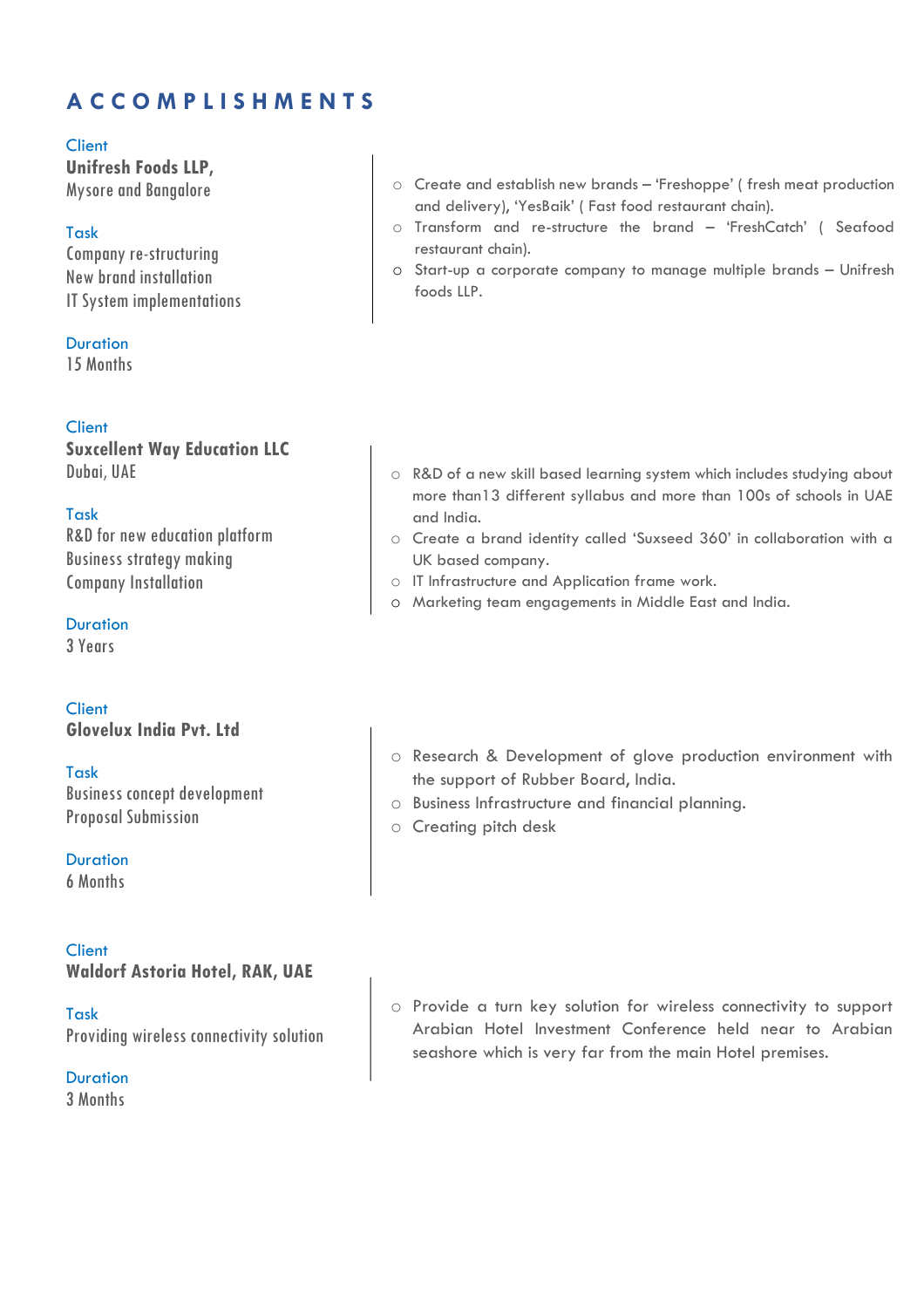# **Career History**

| From Jan 2020     |                      | <b>Business Strategist &amp; Technology Consultant</b><br>Multiple organizations in Mysore, Bangalore, Kerala, and UAE.                                                                                                                                                                                                                                                                                                                                                                                                                                                                                                                                                                                                                                                                                   | 2 years         |  |
|-------------------|----------------------|-----------------------------------------------------------------------------------------------------------------------------------------------------------------------------------------------------------------------------------------------------------------------------------------------------------------------------------------------------------------------------------------------------------------------------------------------------------------------------------------------------------------------------------------------------------------------------------------------------------------------------------------------------------------------------------------------------------------------------------------------------------------------------------------------------------|-----------------|--|
|                   |                      | Business instalations, Brand building, IT Infrastructure<br>Unifresh Foods, Freshoppe, YesBaik, Fresh Catch Restaurants,<br>$\bigcirc$<br>Ashirwad Grand Restaurants - Mysore, India<br>Technisoft Software solutions - Kerala, India<br>$\bigcirc$                                                                                                                                                                                                                                                                                                                                                                                                                                                                                                                                                       |                 |  |
|                   |                      | Business re-structing and systems strategy making.<br>$\bullet$<br>Consultation of Planning, Budgeting, and implementation.<br>$\bullet$<br>Technology transformation, alignment, and procurement.<br>$\bullet$<br>Leadership and team management.<br>$\bullet$<br>Vendor, Business owner and other stakeholder management.<br>Project management - IT Infrastructure and Software Applications                                                                                                                                                                                                                                                                                                                                                                                                           |                 |  |
| From 2017 to 2020 |                      | <b>Director of IT &amp; Projects</b><br>Suxcellent Education and Hospitality Management, Dubai, UAE.                                                                                                                                                                                                                                                                                                                                                                                                                                                                                                                                                                                                                                                                                                      | 3 years         |  |
|                   |                      | Planning and Development infrastructure projects.<br>$\bullet$<br>Working with R&D team in Education management projects.<br>Managing software application projects.<br>$\bullet$<br>Software infrastructure design and analysis.<br>IT solution consultation.<br>$\bullet$<br>Project implementation of Hospitality, Education, and E-commerce.<br>$\bullet$                                                                                                                                                                                                                                                                                                                                                                                                                                             |                 |  |
| From 2011 to 2017 | $\ddot{\phantom{a}}$ | <b>Director of Information Technology</b><br>Starwood Hotels & Resorts Worldwide, Inc. - KSA, Qatar and UAE.                                                                                                                                                                                                                                                                                                                                                                                                                                                                                                                                                                                                                                                                                              | $\vert$ 6 years |  |
|                   |                      | Information Techology Management<br>Sheraton Jeddah, KSA. Sheraton Doha, Qatar<br>$\circ$<br>New opening projects of different brands<br>Sheraton Jeddah, Sheraton Riyadh, Four Points Riyadh, Sheraton MOE<br>$\bigcirc$<br>Dubai, Sheraton Doha Qatar.<br>Integration and clustering of different properties<br>Sheraton Jeddah, Red Sea Resort Jeddah, Sahil Resort Jeddah<br>$\bigcirc$<br>Planning and Development infrastructure projects.<br>Planning CAPEX and OPEX with finance department.<br>$\bullet$<br>Maintain IT structure in line with Global PCI Compliance.<br>$\bullet$<br>Property infrastructure merging, integration, and management.<br>$\bullet$<br>Maintaining IT governance, policies, and procedures of the company.<br>Investor, Owner, and Company relationship management. |                 |  |
| From 2009 to 2011 | ÷                    | <b>IT Manager</b><br>LSI (Language Studies International) - Jeddah, KSA                                                                                                                                                                                                                                                                                                                                                                                                                                                                                                                                                                                                                                                                                                                                   | 2 years         |  |
| From 2007 to 2008 |                      | <b>Server Support Administrator</b><br>Wipro Arabia Ltd. (Saudi Airlines Project) - Jeddah, KSA                                                                                                                                                                                                                                                                                                                                                                                                                                                                                                                                                                                                                                                                                                           | $  1$ years     |  |
| From 2004 to 2007 |                      | <b>Product Manager - Acer, Gateway</b><br>Mass Computers, Jeddah, KSA                                                                                                                                                                                                                                                                                                                                                                                                                                                                                                                                                                                                                                                                                                                                     | 3 years         |  |